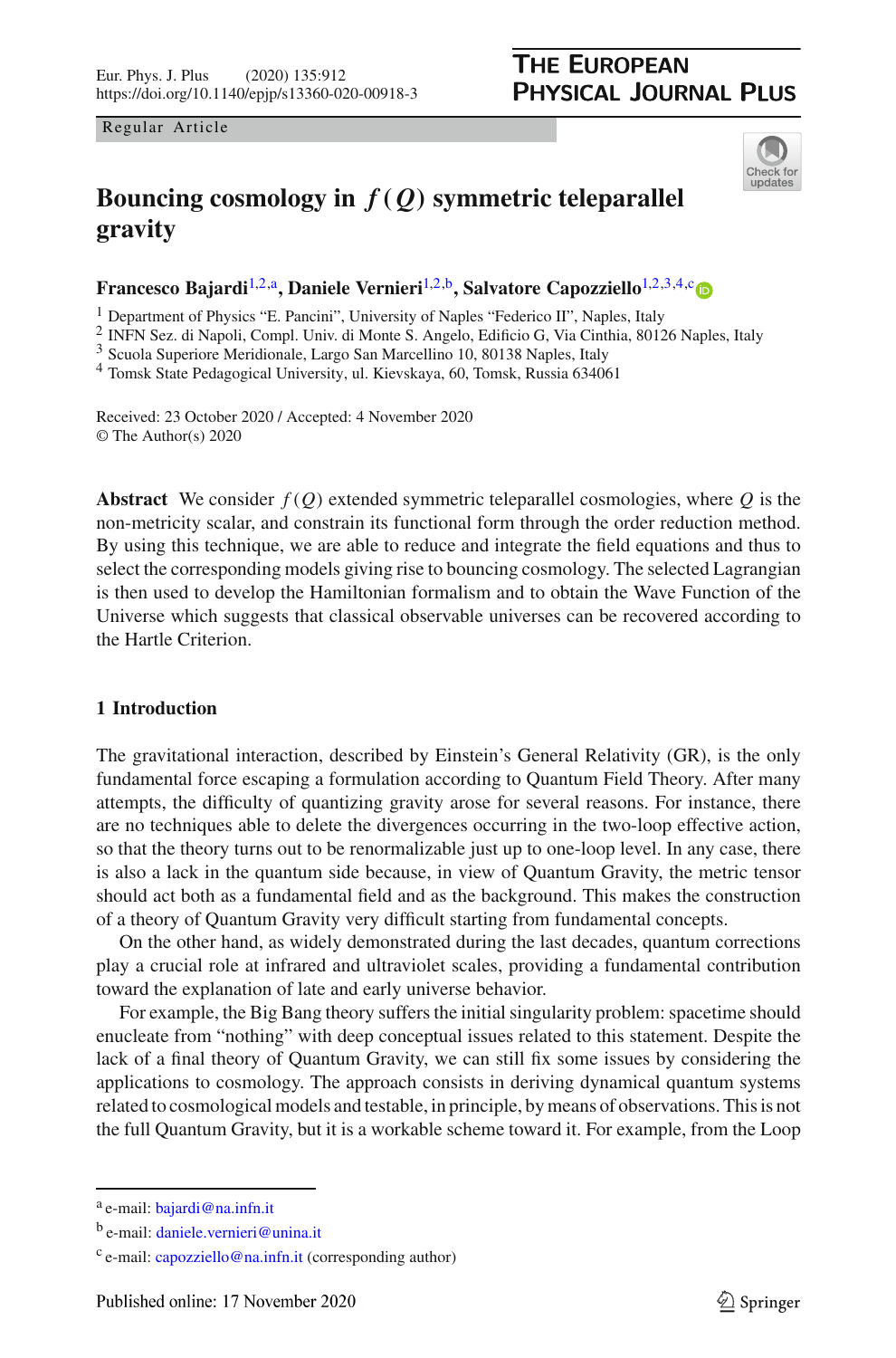Quantum Cosmology (LQC), it is possible to get bouncing solutions, according to which the universe might cyclically undergo an accelerated expansion followed by a contraction [\[1](#page-12-0)[–6\]](#page-12-1). Specifically, the *Big Bounce* theory predicts an exponential expansion in the universe early stage, ending with an accelerated collapse (*Big Crunch*).

High-energy issues are not the only shortcomings suffered by GR: the theory is even not capable of explaining dark components which constitute the 95% of the bulk of the universe at large scales. Solution for this issue might be found in extensions and modifications of GR action, according to which dark energy and dark matter can be addressed as curvature effects at astrophysical and cosmological scales  $[7-12]$  $[7-12]$ . One of the most renowned proposals in this sense is represented by  $f(R)$  gravity [\[13](#page-12-4)[–16\]](#page-12-5), where the gravitational action of GR is extended including a generic function of the scalar curvature. Indeed, by means of such an extension, it is possible to explain the current acceleration of the universe [\[17](#page-12-6)[,18\]](#page-12-7) and to fit the galaxy rotation curves  $[19–23]$  $[19–23]$  $[19–23]$  without any dark energy or dark matter.  $f(R)$  gravity is just an example of more general classes of theories leading to higher-order field equations (see, *e.g.,* Refs. [\[18](#page-12-7)[,24](#page-12-10)[–35\]](#page-12-11) for other modified and extended theories of gravity).

Another assumption of GR is to use the Levi–Civita connection. It is required because the equivalence principle is the foundation of Einstein's theory by which the geodesic and the metric structures of spacetime coincide. As a consequence, isometries and universality of free fall are preserved and spacetime is torsionless.

Once the hypotheses of torsionless and metric-compatible connection are relaxed; indeed, two other theories, equivalent to GR, can be constructed. In particular, assuming the antisymmetric part of the connection  $\Gamma^{\alpha}_{\mu\nu}$  to be different from zero, a torsion contribution in the spacetime arises and gravity is described by the so-called *Einstein–Cartan* theory [\[36](#page-12-12)[,37\]](#page-12-13).

Moreover, by setting the curvature to zero, the spacetime is only described by the torsion and the resulting theory is called *Teleparallel Equivalent to General Relativity* (TEGR). In this case, a more general affine structure has to be considered, the so-called Weitzenböck connection [\[38](#page-12-14)[–40](#page-13-0)]. It is formulated by tetrad fields on the tangent space and then TEGR can be recast as a theory for the translation group in the local tangent spacetime. In any case the teleparallel action is equivalent to the GR one up to a boundary term, so that the field equations are exactly the same. As a consequence of this equivalence, neither TEGR nor GR is able to solve the above mentioned problems of the large-scale structure; in analogy to modified metric theories of gravity such as  $f(R)$  theories, modified teleparallel actions aims to solve the cosmological and astrophysical issues by introducing functions of the torsion scalar *T* or other second-order torsion invariants  $[41-45]$  $[41-45]$ . The advantage of dealing with  $f(T)$  models instead of  $f(R)$  ones is due to the order of the field equations, while  $f(R)$  gravity leads to fourth-order field equations in metric formalism, in  $f(T)$  gravity the corresponding equations are of second order. This allows to simplify the dynamics and to find easily exact solutions.

Another class of theories whose Christoffel connection is different from the Levi–Civita connection is the so-called *Non-Metric Theories*, according to which the covariant derivative of the metric tensor does not vanish identically and a new tensor quantity can be constructed, *i.e.*,  $Q_{\mu\alpha\beta} \equiv \nabla_{\mu}g_{\alpha\beta} \neq 0$ . These theories do not require the validity of equivalence principle at the fundamental level.

After defining a *non-metricity scalar* Q, the action  $S = (\kappa/2) \int \sqrt{-g} Q d^4x$  turns out to be the same as that of TEGR and then the corresponding theory is called *Symmetric Teleparallel Equivalent to General Relativity* (STEGR). The field equations are those of the Einstein theory and then, in this sense, GR, TEGR and STEGR are equivalent and give rise to the so-called *Gravity Trinity* [\[46\]](#page-13-3). In the action above,  $\kappa = 1/(8\pi G_N)$  is the gravitational coupling,  $G_N$  is the Newton's gravitational constant, and *g* is the determinant of the metric  $g_{\mu\nu}$ . In analogy to  $f(T)$  and  $f(R)$  gravity, modified non-metric theories with action  $S =$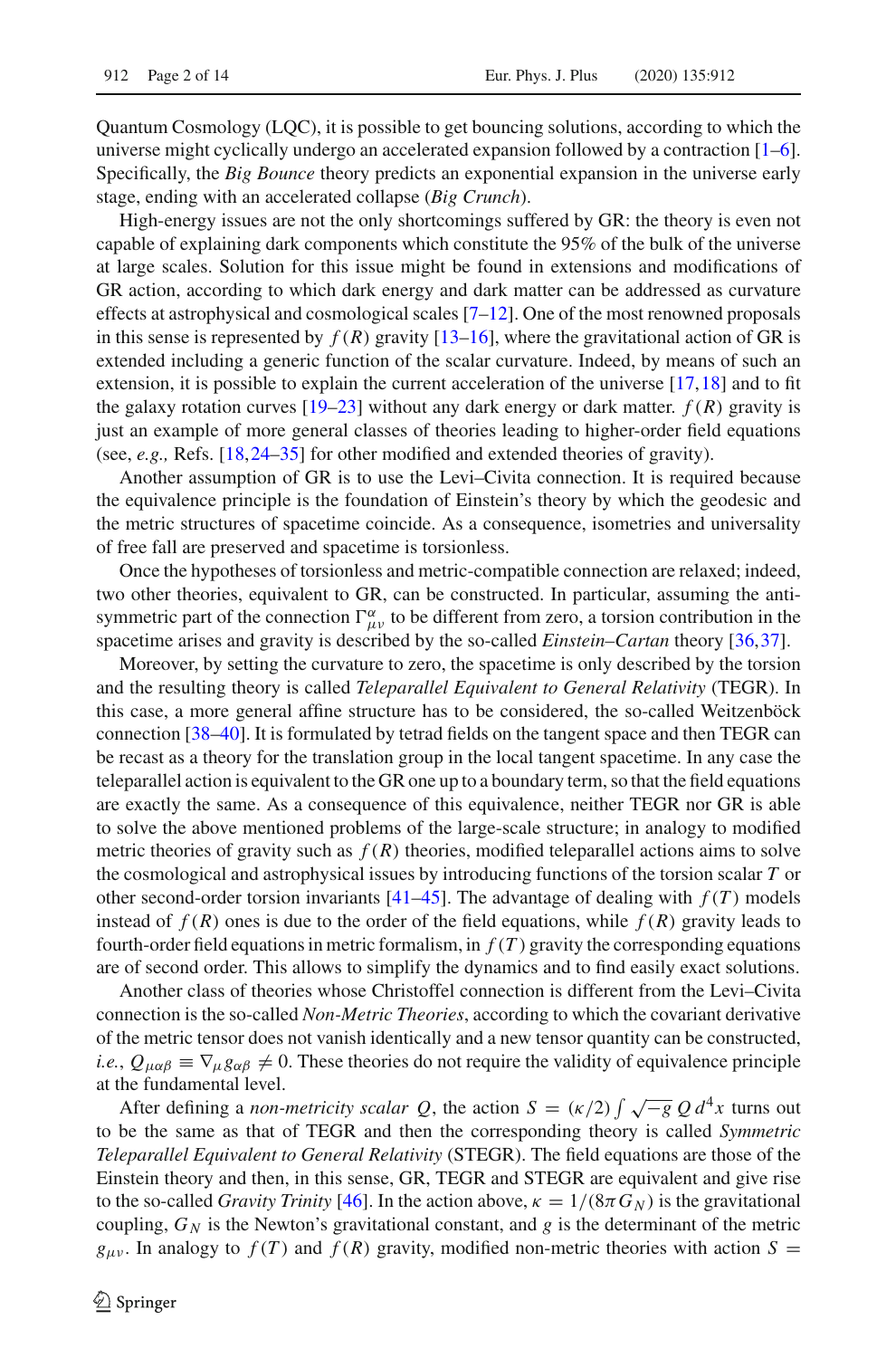$-(1/2)\int \sqrt{-g} f(Q) d^4x$  can be considered; however, even if STEGR, TEGR and GR are interchangeable, their extensions are different from each other: while *f* (*Q*) is equivalent to  $f(T)$ ,  $f(R)$  gravity leads to a different dynamics.

In view of this difference, it is particularly useful to study related cosmologies with the aim to reconstruct cosmic histories capable of matching large datasets at any epoch and then select a self-consistent theory of gravity. In particular, being Quantum Cosmology related to the law of initial conditions from which the observed universe emerged, considering wide classes of models can be a useful approach to avoid any fine-tuning issue.

In this paper, we study bouncing cosmology in  $f(Q)$  gravity and we select bouncing solutions by means of the order reduction method of the field equations [\[47](#page-13-4)[–49](#page-13-5)]. Since modified theories of gravity carry out further degrees of freedom, the field equations are often hardly solvable and, for this reason, the order reduction is a useful approach to solve dynamics. The same approach has been adopted, *e.g.,* in Refs. [\[50](#page-13-6)[–52](#page-13-7)], where the authors find the form of the actions in agreement with the Big Bounce theory. In order to develop Quantum Cosmology in *f* (*Q*) gravity, we take into account the *Arnowitt–Deser–Misner* (ADM) formalism in modified STEGR action. The Hamiltonian formalism and the related quantization permits to find out the *Wave Function of the Universe*, whose behavior gives information on the possibility to realize observable universes. Indeed, according to the *Hartle Criterion*, the Wave Function describes correlations among cosmological observables: if it oscillates, cosmological parameters are correlated and then can give rise to observables universes, whose dynamics is described by classical trajectories. In this perspective, studying generalized STEGR models is useful since non-metricity can enlarge the set of viable minisuperspaces.

The layout of the paper is the following. Section [2](#page-2-0) is devoted to discuss the main features of STEGR and its modifications, defining all the quantity needed to construct the modified non-metric dynamics. In Sect. [3,](#page-4-0) after recalling the general technique, we search for  $f(Q)$ models leading to bouncing cosmology. In Sect. [4,](#page-5-0) the ADM formalism is applied to the selected function of the non-metricity scalar and, hence, a solution of the Wheeler–DeWitt equation is studied. Finally, in Sect. [5](#page-8-0) we conclude this work summing up the main results and discussing the future perspectives. The Hamiltonian formulation of GR and the ADM formalism are summarized in "Appendix [1"](#page-9-0).

#### <span id="page-2-0"></span>**2 Modified non-metric theories of gravity**

As it is well known, in non-flat spacetimes, geodesic structure is assigned by the form of the connection. In GR, the assumption of torsionless and metric-compatible connection gives the Levi–Civita connection, related to the metric and its first derivatives; once relaxing such an hypothesis, it is possible to define two rank-3 tensors linked to the antisymmetric part of  $\Gamma^{\rho}_{\mu\nu}$  and to the covariant derivative of the metric:

$$
T^{\alpha}_{\mu\nu} = 2\Gamma^{\alpha}_{[\mu\nu]}, \quad Q_{\rho\mu\nu} \equiv \nabla_{\rho}g_{\mu\nu} \neq 0. \tag{1}
$$

The former is called *torsion tensor*, while the latter is called *non-metricity tensor*. It follows that the most general connection comprehending all possible contributions read as

$$
\Gamma^{\rho}_{\mu\nu} = \check{\Gamma}^{\rho}_{\mu\nu} + K^{\rho}_{\mu\nu} + L^{\rho}_{\mu\nu},\tag{2}
$$

where  $\check{\Gamma}^{\rho}_{\mu\nu}$  is the Levi–Civita connection,

$$
K^{\rho}_{\mu\nu} \equiv \frac{1}{2} g^{\rho\lambda} \left( T_{\mu\lambda\nu} + T_{\nu\lambda\mu} + T_{\lambda\mu\nu} \right) = -K^{\rho}_{\nu\mu}, \tag{3}
$$

 $\circled{2}$  Springer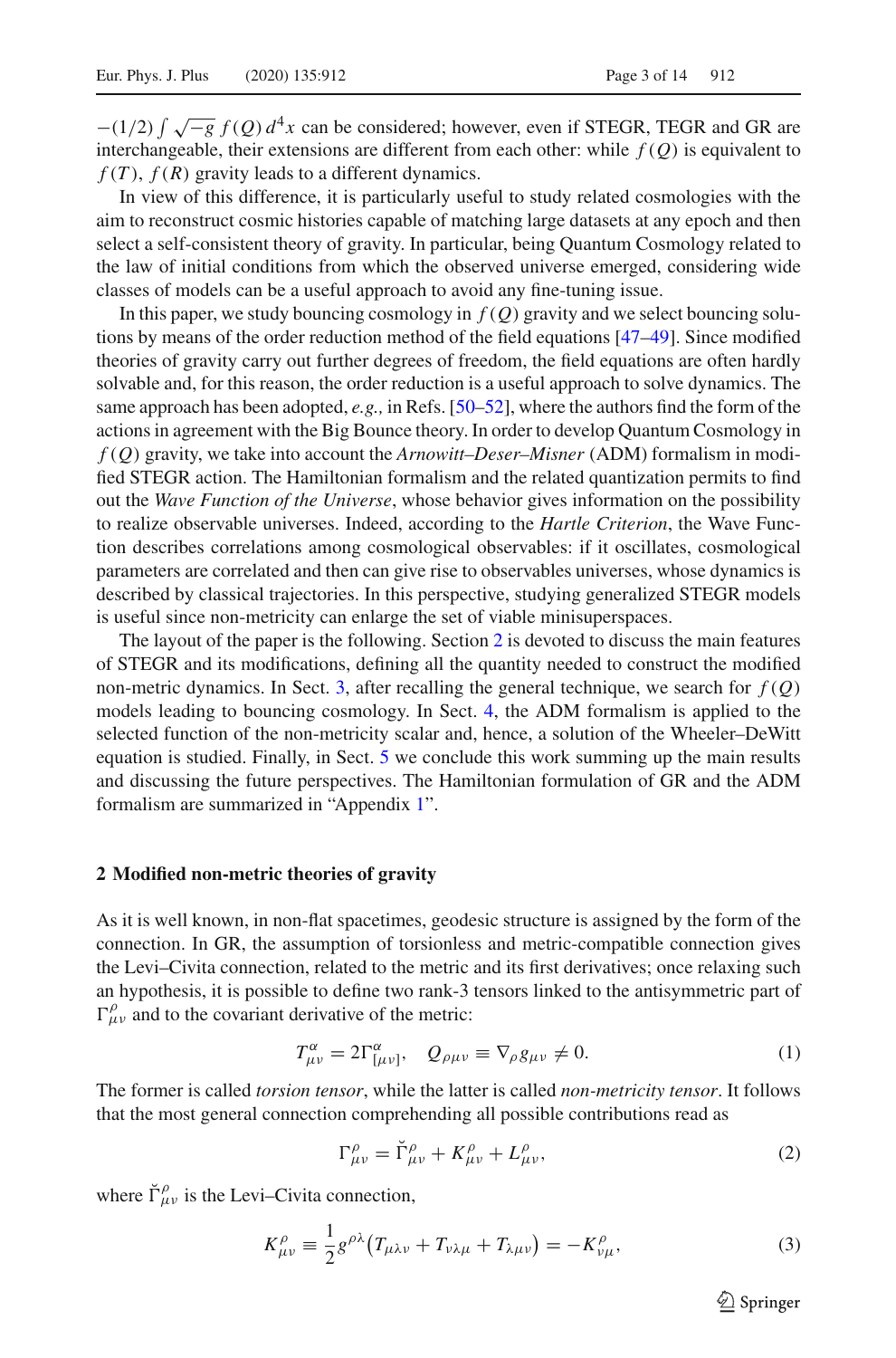and

$$
L^{\rho}_{\mu\nu} \equiv \frac{1}{2} g^{\rho\lambda} \left( -Q_{\mu\nu\lambda} - Q_{\nu\mu\lambda} + Q_{\lambda\mu\nu} \right) = L^{\rho}_{\nu\mu}.
$$
 (4)

GR assumes that both the *Contorsion Tensor*  $K_{\mu\nu}^{\rho}$  and the *Disformation Tensor*  $L_{\mu\nu}^{\rho}$  identically vanish. Depending on the form of the connection, one can construct three different theories, namely:

$$
GR \to L^{\rho}{}_{\mu\nu} = K^{\rho}{}_{\mu\nu} = 0,
$$
  
TEGR \to \check{\Gamma}^{\rho}{}\_{\mu\nu} = L^{\rho}{}\_{\mu\nu} = 0,  
STEGR \to \check{\Gamma}^{\rho}{}\_{\mu\nu} = K^{\rho}{}\_{\mu\nu} = 0. (5)

GR describes the spacetime through the curvature, setting to zero the torsion and the nonmetricity; TEGR dynamics is given by torsion while curvature and non-metricity vanish; in STEGR only non-metricity describes dynamics. In any case, the three theories are completely equivalent at the level of field equations and the choice depends on what variables are assumed to describe the gravitational interaction. The assumption of non-metricity to label geometry implies that a given vector changes its norm while parallel transported along the spacetime. In the same way, the torsion leads to a shift of the vector after performing a closed path. By means of the definitions

$$
S_{p\mu\nu} = -S^{p\mu\nu} = K^{\mu\nu\rho} - g^{\rho\nu} T^{\sigma\mu}_{\sigma} + g^{\rho\mu} T^{\sigma\nu}_{\sigma},\tag{6}
$$

$$
Q = -\frac{1}{4}Q_{\alpha\mu\nu}\left[-2L^{\alpha\mu\nu} + g^{\mu\nu}\left(Q^{\alpha} - \tilde{Q}^{\alpha}\right) - \frac{1}{2}\left(g^{\alpha\mu}Q^{\nu} + g^{\alpha\nu}Q^{\mu}\right)\right],\tag{7}
$$

$$
Q_{\mu} \equiv Q_{\mu\lambda}^{\lambda},\tag{8}
$$

$$
\tilde{Q}_{\mu} = Q^{\alpha}_{\alpha\mu},\tag{9}
$$

it turns out that the three actions

<span id="page-3-0"></span>
$$
S_{\rm GR} \equiv \frac{\kappa}{2} \int d^4 x \sqrt{-g} R + S^{(m)}, \qquad (10)
$$

$$
S_{\text{TEGR}} \equiv \frac{\kappa}{2} \int d^4 x \sqrt{-g} \, T + S^{(m)},\tag{11}
$$

$$
S_{\text{STEGR}} \equiv \frac{\kappa}{2} \int d^4x \sqrt{-g} \, Q + S^{(m)},\tag{12}
$$

differ from each other only by a four-divergence. We do not further investigate TEGR here; for details on possible applications, see, e.g., Refs. [\[41,](#page-13-1)[53](#page-13-8)[–56\]](#page-13-9). In what follows, we focus on STEGR and on a modified action containing a function of the non-metricity scalar *Q*. By varying the action in Eq.  $(12)$ , we get the field equations  $[46,57]$  $[46,57]$  $[46,57]$ 

$$
\frac{2}{\sqrt{-g}}\nabla_{\alpha}\left\{\sqrt{-g}g_{\beta\nu}\left[L^{\alpha\mu\beta}-\frac{1}{2}g^{\mu\beta}\left(Q^{\alpha}-\tilde{Q}^{\alpha}\right)+\frac{1}{4}\left(g^{\alpha\mu}Q^{\beta}+g^{\alpha\beta}Q^{\mu}\right)\right]\right\}-\delta^{\mu}_{\nu}Q
$$
\n
$$
+\left[L^{\mu\alpha\beta}-\frac{1}{2}g^{\alpha\beta}\left(Q^{\mu}-\tilde{Q}^{\mu}\right)+\frac{1}{4}\left(g^{\mu\alpha}Q^{\beta}+g^{\mu\beta}Q^{\alpha}\right)\right]Q_{\nu\alpha\beta}=T^{\mu}_{\nu},\tag{13}
$$

where  $\nabla_{\alpha}$  denotes the covariant derivative with respect to the connection  $L^{\rho}_{\mu\nu}$ . The extension of the action to a function of *Q*, namely

<span id="page-3-1"></span>
$$
S = -\frac{1}{2} \int \sqrt{-g} \, f(Q) \, d^4x,\tag{14}
$$

 $\bigcirc$  Springer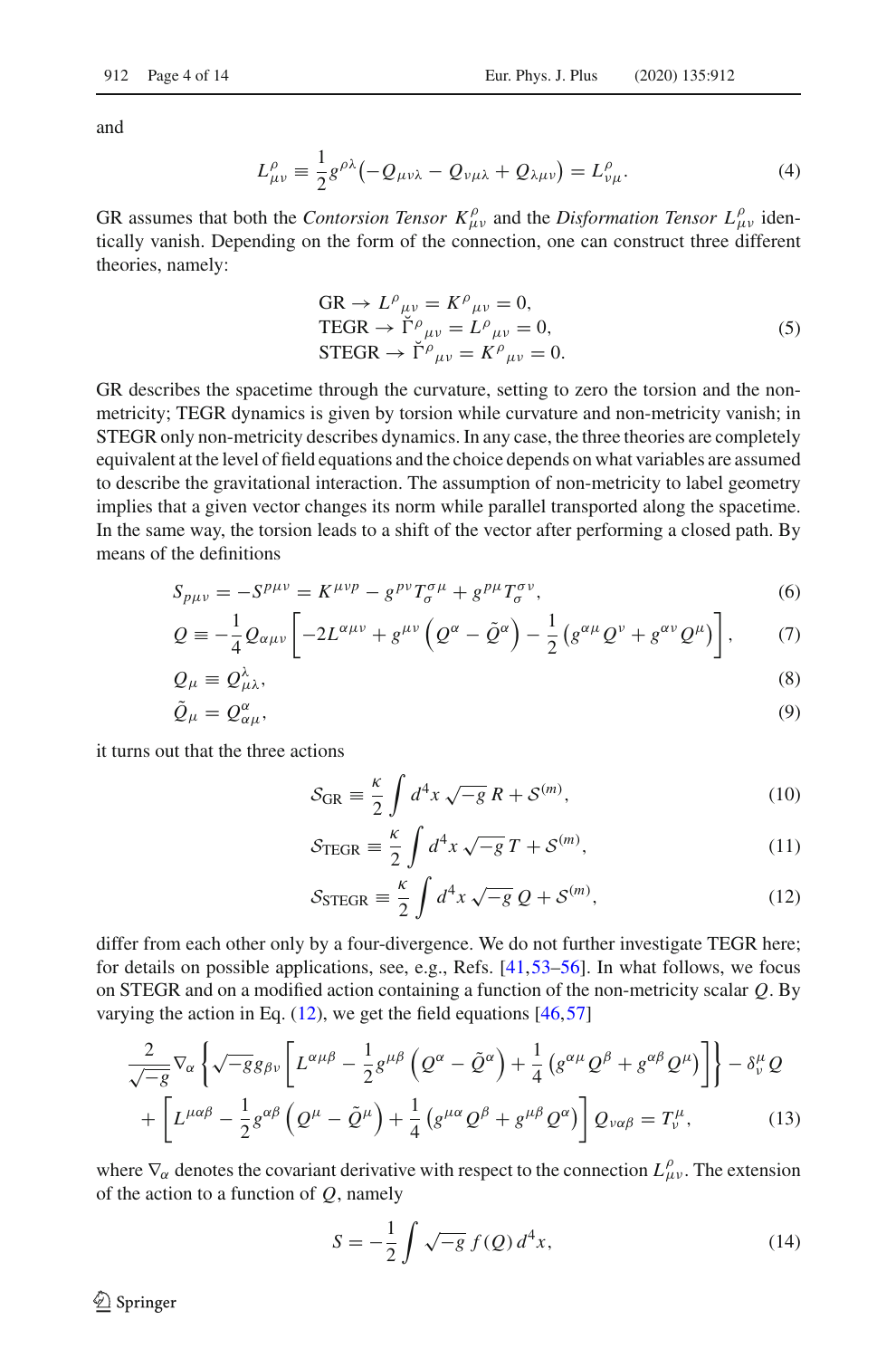once varied with respect to the metric tensor, provides the field equations [\[58](#page-13-11),[59](#page-13-12)]:

<span id="page-4-1"></span>
$$
\frac{2}{\sqrt{-g}}\nabla_{\alpha}\left(\sqrt{-g}g_{\beta\nu}f_{Q}\left[-\frac{1}{2}L^{\alpha\mu\beta}+\frac{1}{4}g^{\mu\beta}\left(Q^{\alpha}-\tilde{Q}^{\alpha}\right)-\frac{1}{8}\left(g^{\alpha\mu}Q^{\beta}+g^{\alpha\beta}Q^{\mu}\right)\right]\right) \n+\frac{1}{2}\delta_{\nu}^{\mu}f+f_{Q}\left[-\frac{1}{2}L^{\mu\alpha\beta}+\frac{1}{4}g^{\alpha\beta}\left(Q^{\mu}-\tilde{Q}^{\mu}\right)-\frac{1}{8}\left(g^{\mu\alpha}Q^{\beta}+g^{\mu\beta}Q^{\alpha}\right)\right]Q_{\nu\alpha\beta} \n=T_{\nu}^{\mu}.
$$
\n(15)

In the next sections, we will use the field equations  $(15)$  in order to select the functional form of the gravitational action [\(14\)](#page-3-1) admitting bouncing solutions; finally, we will study the corresponding Wave Function of the Universe.

#### <span id="page-4-0"></span>**3 Bouncing cosmology via order reduction of the field equations**

Bouncing solutions play an important role in cosmology, since they allow to avoid the Big Bang initial singularity describing a cyclic expansion of the universe. Any expansion is followed by a consequent contraction. Theory is based on the results provided by the application of Loop Quantum Gravity to Cosmology and predicts a periodic succession of Big Bang and Big Crunch phases. In the low-energy limit, LQC agrees with Einstein GR, while, in the high-energy regime, it aims to solve the initial singularity problem by adopting a quantum description.

Let us consider the spatially flat Friedmann–Lemaître–Robertson–Walker (FLRW) line element with the lapse function  $N(t)$ , and scale factor  $a(t)$  (see "Appendix [1"](#page-9-0)) that is:

$$
ds^{2} = -N(t)^{2}dt^{2} + a(t)^{2}\delta_{ij}dx^{i}dx^{j}.
$$
 (16)

The non-metricity scalar reads [\[59\]](#page-13-12):

<span id="page-4-4"></span>
$$
Q = 6\frac{H^2}{N^2},\tag{17}
$$

where  $H = \dot{a}^2/a^2$ . Notice that the second derivative of the scale factor does not appear in the non-metricity scalar expression and, as we will see, this leads to a Lagrangian which is independent of the time-derivative of *Q*.

Using the above metric, our purpose is to find bouncing cosmological solutions for  $f(Q)$ gravity, whose action is given by Eq. [\(14\)](#page-3-1). However, as it often happens in modified theories of gravity, the resulting field equations (in presence of matter) turn out to be analytically unsolvable. Then, we resort to the order reduction method of the field equations [\[47](#page-13-4)[–49\]](#page-13-5), by means of which we can write the geometric quantities in terms of matter fields at the lowest order in the perturbative expansion, selecting only those solutions which are perturbatively close to GR.

Setting  $N = 1$ , the first Friedmann equation reads [\[58](#page-13-11)]:

<span id="page-4-3"></span>
$$
6f_Q(Q)H^2 - \frac{1}{2}f(Q) = \rho.
$$
 (18)

In order to implement the order reduction method, let us parameterize the function  $f(Q)$  as:

<span id="page-4-2"></span>
$$
f(Q) = \kappa Q + \varepsilon \varphi(Q),\tag{19}
$$

where  $\varepsilon \varphi(Q) \ll \kappa Q$ , and the parameter  $\varepsilon$  controls the deviation from STEGR. In this way, as soon as  $\varepsilon \to 0$ , we recover the standard STEGR and, therefore, the field equations as in GR.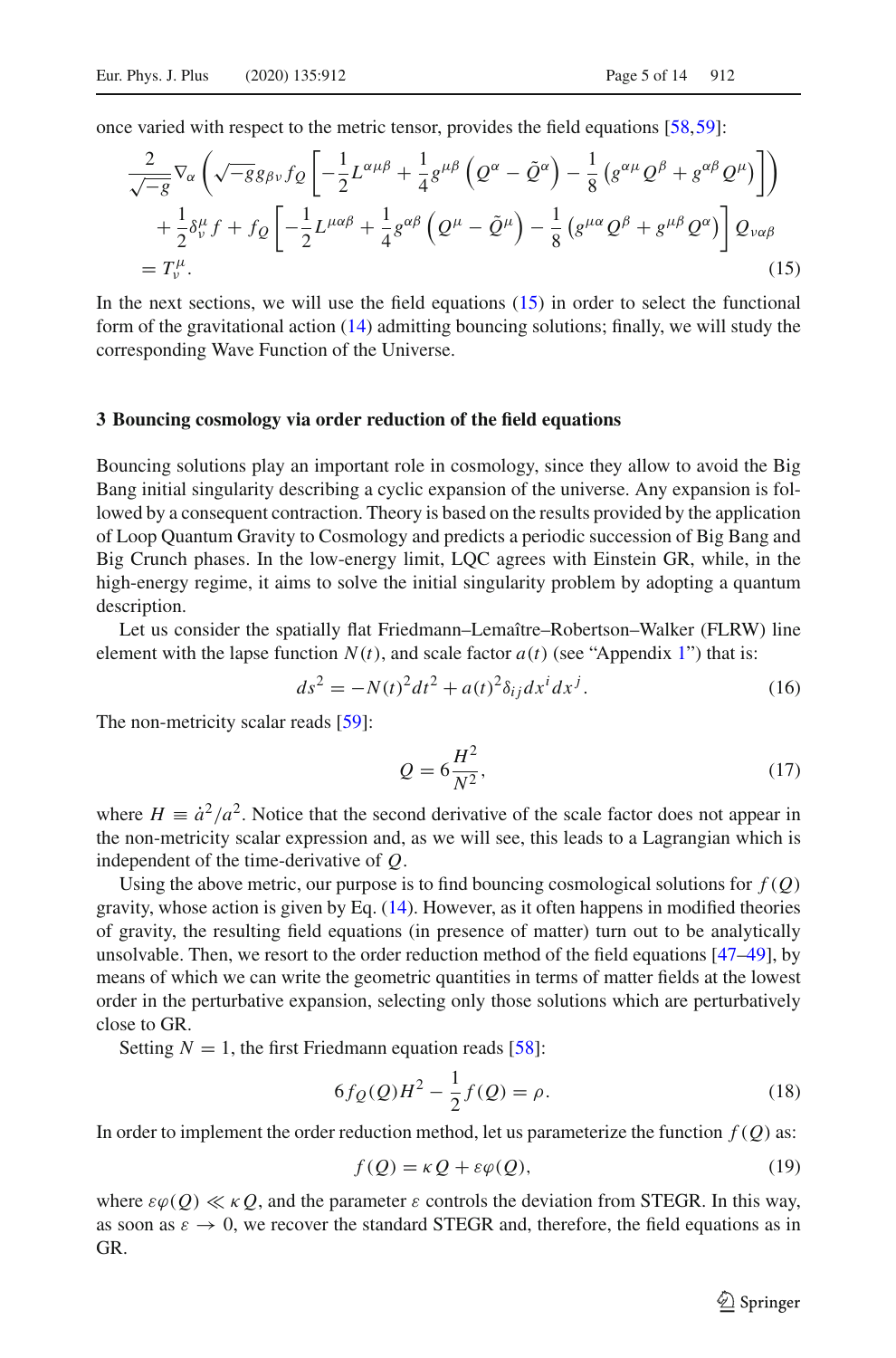By replacing Eq. [\(19\)](#page-4-2) into Eq. [\(18\)](#page-4-3), the first Friedmann equation becomes

<span id="page-5-1"></span>
$$
3\kappa H^2 + 6\varepsilon \varphi_Q(Q)H^2 - \frac{1}{2}\varepsilon \varphi(Q) = \rho.
$$
 (20)

At the lowest order, when  $\varepsilon \to 0$ , the function f is simply equal to the non-metricity scalar ( $f = \kappa Q$ ), and Eq. [\(20\)](#page-5-1) provides

<span id="page-5-4"></span>
$$
\rho = \frac{\kappa}{2} Q,\tag{21}
$$

which is nothing but the standard Friedman equation for STEGR, written in terms of the non-metricity scalar. Then, Eq. [\(20\)](#page-5-1) can be rewritten as

<span id="page-5-2"></span>
$$
H^2 = \frac{\rho}{3\kappa} + \frac{\varepsilon}{3\kappa} \left( -6\varphi_Q H^2 + \frac{1}{2}\varphi \right),\tag{22}
$$

so that it can be compared to the LQC equation in a cosmological background [\[3\]](#page-12-15):

<span id="page-5-3"></span>
$$
H^2 = \frac{\rho}{3\kappa} \left( 1 - \frac{\rho}{\rho_c} \right). \tag{23}
$$

The quantity  $\rho_c$  is the critical energy density defined as  $\rho_c = \sqrt{3}/(32\pi^2 \gamma^3 G_N l_{Pl}^2)$ , where  $\gamma$  is the Barbero–Immirzi parameter, and  $l_{Pl}$  is the Planck length.

The comparison between Eqs.  $(22)$  and  $(23)$ , using Eq.  $(21)$ , yields:

$$
-Q\varphi_Q + \frac{1}{2}\varphi + \frac{\kappa^2 Q^2}{4\varepsilon \rho_c} = 0,
$$
 (24)

whose solution is

$$
\varphi(Q) = \frac{\kappa^2 Q^2}{6\varepsilon \rho_c} + c_1 \sqrt{Q},\tag{25}
$$

where  $c_1$  is an integration constant. The complete function leading to cosmological bouncing solutions, therefore, turns out to be

<span id="page-5-5"></span>
$$
f(Q) = \kappa Q + \frac{\kappa^2 Q^2}{6\rho_c} + \tilde{c}_1 \sqrt{Q},\tag{26}
$$

with the definition  $\tilde{c}_1 \equiv \varepsilon c_1$ .

#### <span id="page-5-0"></span>**4 Quantum cosmology in** *f( Q)* **gravity and wave function of the universe**

In this section, taking the previously calculated function  $f(Q)$  which provides a bouncing cosmological model, we use the Hamiltonian formalism to obtain the Wheeler–DeWitt equation, whose solution gives the Wave Function of the Universe (see "Appendix [1"](#page-9-0)). We develop a general Lagrangian formalism for any  $f(Q)$  actions, to subsequently focus on Eq. [\(26\)](#page-5-5) for the application of ADM formalism. Let us obtain cosmological point-like Lagrangian for the modified non-metric action [\(14\)](#page-3-1). It can be reduced by integrating the three-dimensional surface and, thanks to Lagrange multipliers method, the point-like Lagrangian can be found. Using Eq.  $(17)$ , the action in Eq.  $(14)$  can be written as:

$$
S = -\frac{1}{2} \int \left\{ a^3 N f(Q) - \lambda \left[ Q - \frac{6}{N^2} \left( \frac{\dot{a}^2}{a^2} \right) \right] \right\} dt.
$$
 (27)

 $\mathcal{L}$  Springer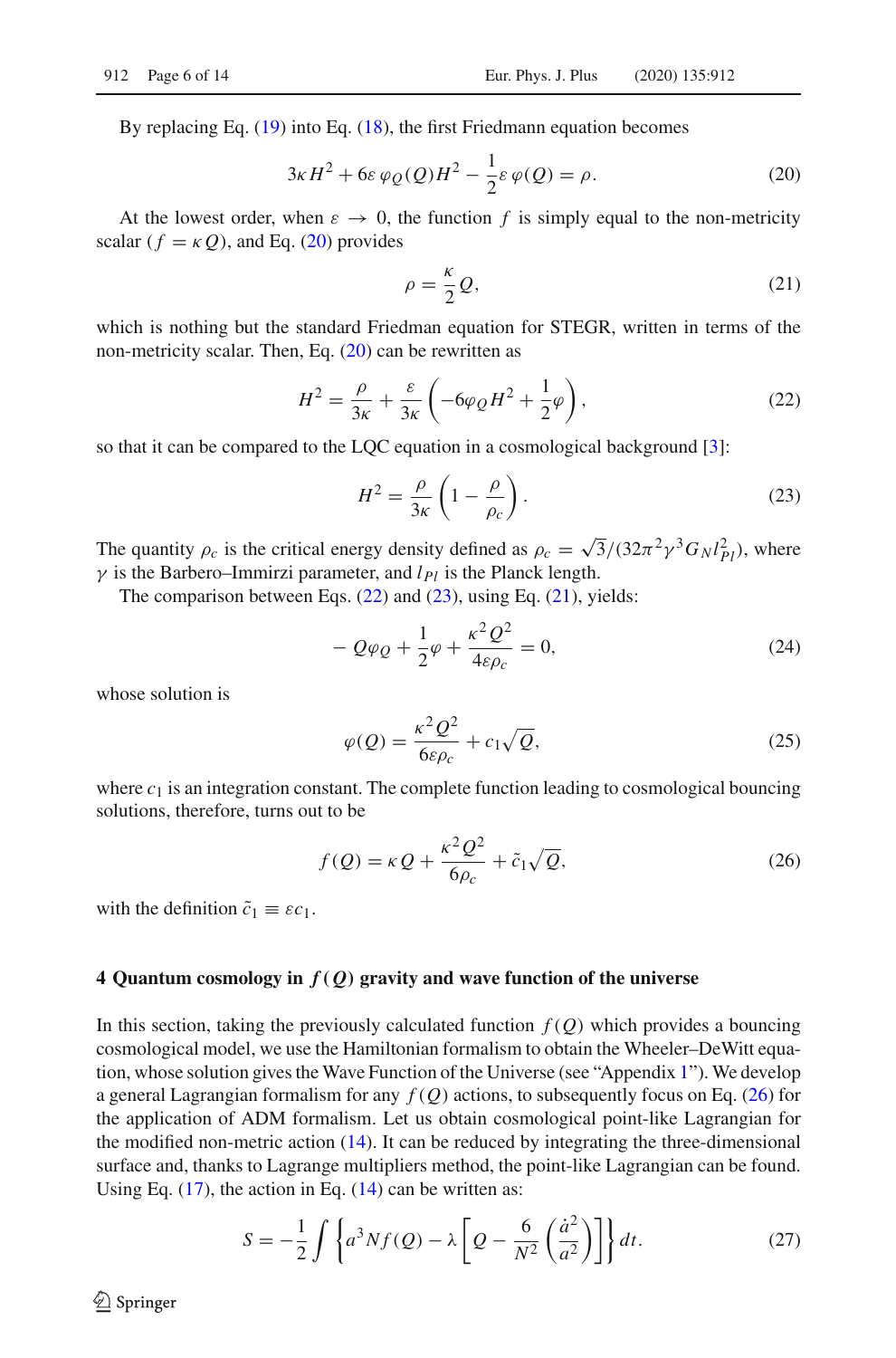The variation of the action with respect to the non-metricity scalar yields the Lagrange multiplier  $\lambda = a^3 N f_Q$ . Finally, the cosmological point-like Lagrangian can be written as:

$$
\mathcal{L} = -\frac{3a\dot{a}^2 f_Q}{N} - \frac{a^3 N}{2} (f - Qf_Q). \tag{28}
$$

The minisuperspace considered is a three-dimensional space depending on the variables  $S = \{a, N, Q\}$ . Thus, since the Lagrangian is independent of  $\dot{Q}$  and  $\dot{N}$ , the tangent space is not a six-dimensional space but contains only four variables:  $TS = \{a, N, Q, \dot{a}\}\$ . The Euler–Lagrange equations provide the following system of differential equations:

$$
\begin{cases}\na: 2N\dot{a}^2 f_Q - a^2 N^3 (f - Qf_Q) + 4a[N\ddot{a} f_Q + \dot{a}(-f_Q \dot{N} + N \dot{Q} f_{QQ})] = 0, \\
N: \frac{6a\dot{a}^2 f_Q}{N} - a^3 N (f - Qf_Q) = 0, \\
Q: Q = \frac{6}{N^2} \left(\frac{\dot{a}^2}{a^2}\right).\n\end{cases}
$$
\n(29)

The third equation of the system is the Lagrange multiplier, namely the cosmological expression of the non-metricity scalar. Notice that, by combining the above three equations with the choice  $N = 1$ , we get:

$$
6f_{Q}H^{2} - \frac{1}{2}f = 0,
$$
\n(30)

$$
12f_{QQ}H^2 + f_Q = 0,\t(31)
$$

which are exactly the field equations coming from the variational principle [\[58\]](#page-13-11) in vacuum. The above system of equations, with function  $f(Q)$  given in Eq. [\(26\)](#page-5-5), admits an exponential solution for  $a(t)$ , so that the scale factor and the non-metricity scalar are:

$$
a(t) = a_0 e^{\sqrt{-\frac{\rho_c}{3\kappa}}t}, \quad Q(t) = -2\frac{\rho_c}{\kappa}.
$$
 (32)

Being  $\rho_c/(3\kappa) > 0$ , bouncing cosmological solutions occur, as expected.

In order to find the Hamiltonian related to the Lagrangian [\(26\)](#page-5-5), we notice that the only conjugate momentum that can be defined is

$$
\pi_a = \frac{\partial \mathcal{L}}{\partial \dot{a}} = -\frac{\kappa^2 a \dot{a}}{\rho_c N} \left( \frac{3\tilde{c}_1 \rho_c}{\kappa^2 \sqrt{Q}} + 6\frac{\rho_c}{\kappa} + 2Q \right). \tag{33}
$$

By means of the above momentum, it is possible to write the Lagrangian as a function of  $\pi_a$ ; then, after a straightforward Legendre transformation, the Hamiltonian can be written as

$$
\mathcal{H} = -N \left[ \frac{a^3}{12} \left( \kappa^2 \frac{Q^2}{\rho_c} - 3\sqrt{Q} \,\tilde{c}_1 \right) + \frac{1}{2a} \left( \frac{\rho_c \sqrt{Q} \,\pi_a^2}{3\tilde{c}_1 \rho_c + 6\kappa \rho_c \sqrt{Q} + 2\kappa^2 Q^{3/2}} \right) \right]. \tag{34}
$$

Considering the quantization rule in Eq. [\(A13\)](#page-11-0), the Wheeler–DeWitt equation reads

<span id="page-6-0"></span>
$$
\frac{a^4}{6} \left( \kappa^2 \frac{Q^2}{\rho_c} - 3\sqrt{Q} \,\tilde{c}_1 \right) \psi(a, Q) - \left( \frac{\rho_c \sqrt{Q}}{3\tilde{c}_1 \rho_c + 6\kappa \rho_c \sqrt{Q} + 2\kappa^2 Q^{3/2}} \right) \frac{\partial^2 \psi(a, Q)}{\partial a^2} = 0,
$$
\n(35)

 $\circled{2}$  Springer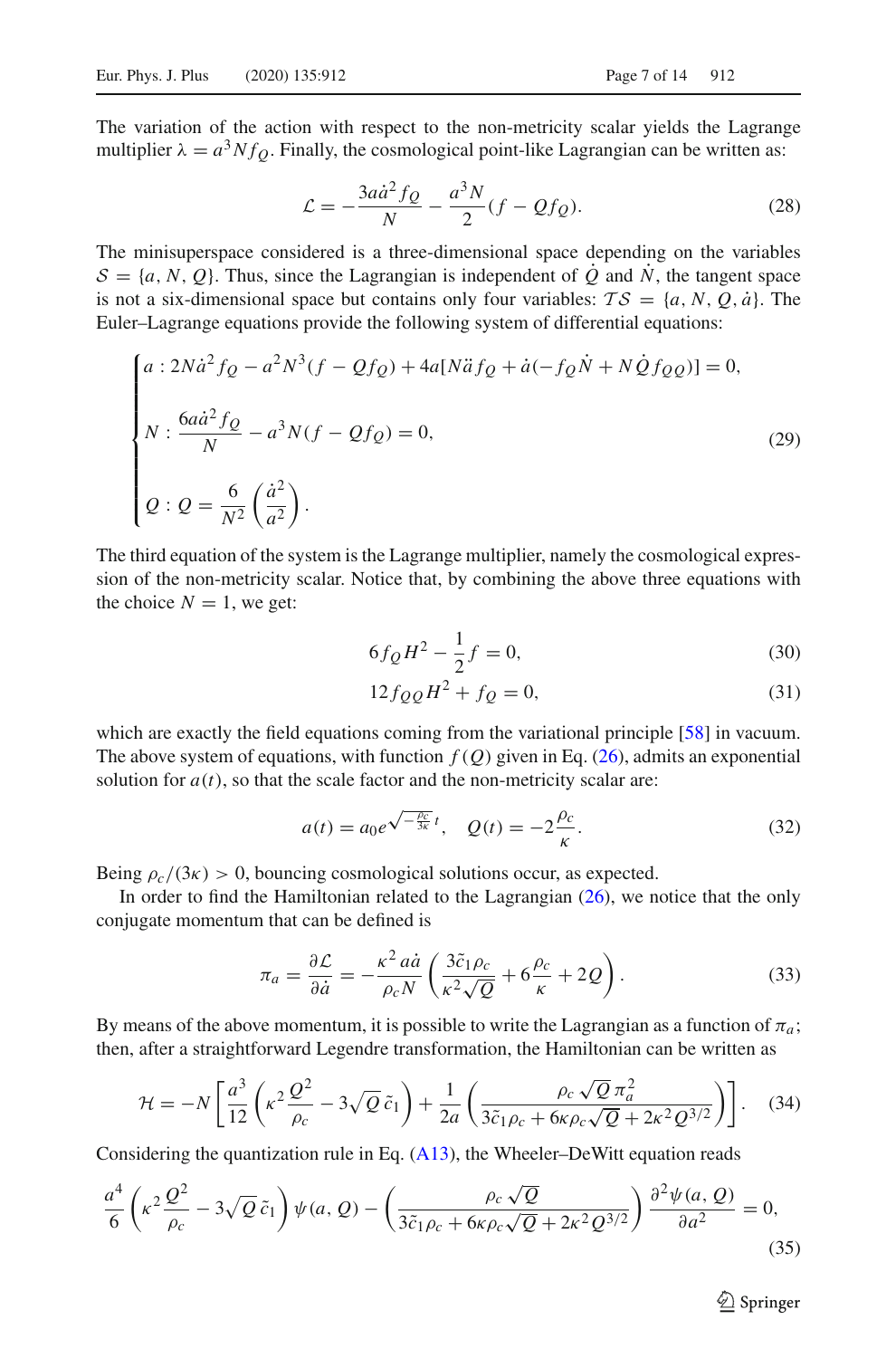where  $\psi(a, Q)$  is the Wave Function of the Universe. With the definition

$$
\alpha(Q, N) \equiv \frac{6\rho_c \sqrt{Q}}{\left(\kappa^2 \frac{Q^2}{\rho_c} - 3\sqrt{Q} \,\tilde{c}_1\right) \left(3\tilde{c}_1\rho_c + 6\kappa\rho_c\sqrt{Q} + 2\kappa^2 Q^{3/2}\right)},\tag{36}
$$

Eq. [\(35\)](#page-6-0) takes the form

$$
a^4\psi(a, Q) - \alpha(Q, N)\frac{\partial^2\psi(a, Q)}{\partial a^2} = 0,
$$
\n(37)

whose solution is a linear combination of first-kind Bessel functions of the form

$$
\psi(\alpha, a) = \frac{1}{\alpha^{1/12}} \left[ C_2 \sqrt{a} J_{-\frac{1}{6}} \left( \frac{a^3}{3\sqrt{\alpha}} \right) \Gamma \left( \frac{5}{6} \right) + C_3 \sqrt{a} J_{\frac{1}{6}} \left( \frac{a^3}{3\sqrt{\alpha}} \right) \Gamma \left( \frac{7}{6} \right) \right].
$$
 (38)

Here,  $C_2$  and  $C_3$  are complex coefficients, while J and  $\Gamma$  stand for the Bessel function of the first kind and the Euler gamma function respectively. This latter function can be included in the complex coefficients, so that the Wave Function becomes

$$
\psi(\alpha, a) = \frac{\sqrt{a}}{\alpha^{1/12}} \left[ C_2 \mathbf{J}_{-\frac{1}{6}} \left( \frac{a^3}{3\sqrt{\alpha}} \right) + C_3 \mathbf{J}_{\frac{1}{6}} \left( \frac{a^3}{3\sqrt{\alpha}} \right) \right].
$$
 (39)

Given the fractional index of the Bessel function,  $\psi(\alpha, a)$  is a multivalued function whose integral representation can be obtained by means of the Schläfli integrals, according to which it can be written as

<span id="page-7-0"></span>
$$
\psi(\alpha, a) = \frac{\sqrt{a}}{\pi \alpha^{1/12}} \times \left\{ C_2 \int_0^{\pi} \cos \left[ -\frac{x}{6} - \left( \frac{a^3}{3\sqrt{\alpha}} \right) \sin x \right] dx + \frac{C_2}{2} \int_0^{\infty} e^{-\left( \frac{a^3}{3\sqrt{\alpha}} \right) \sinh x + \frac{1}{6}x} dx + C_3 \int_0^{\pi} \cos \left[ \frac{x}{6} - \left( \frac{a^3}{3\sqrt{\alpha}} \right) \sin x \right] dx - \frac{C_3}{2} \int_0^{\infty} e^{-\left( \frac{a^3}{3\sqrt{\alpha}} \right) \sinh x - \frac{1}{6}x} dx \right\}.
$$
 (40)

In order to plot the qualitative trend of the Wave Function, we set  $C_2 = C_3 \equiv c$ , so that the above expression can be simplified to

$$
\psi(\alpha, a) = \frac{c\sqrt{a}}{\pi \alpha^{1/12}} \left\{ \int_0^{\pi} 2\cos\left[\left(\frac{a^3}{3\sqrt{\alpha}}\right)\sin x\right] \cos\left(\frac{x}{6}\right) dx + \int_0^{\infty} e^{-\left(\frac{a^3}{3\sqrt{\alpha}}\right)\sinh x} \sinh\left(\frac{1}{6}x\right) dx \right\}.
$$
\n(41)

Notice that the imposition on the constants  $C_2$  and  $C_3$  has no implications on the qualitative trend of the Wave Function, as well as the value of *c*. The arbitrary choice  $C_2 = C_3 = c$ permits to write Eq. [\(40\)](#page-7-0) in a more compact form, but the qualitative behavior of the Wave Function turns out to be the same regardless of the value of  $C_2$  and  $C_3$ .

In Fig. [1,](#page-8-1) we report two qualitative graphs of the Wave Function in different ranges.

The above Wave Function comes from a linear combination of Bessel functions of the first kind and admits as analytic expression only the integral representation. The trend of  $\psi$  as a function of the scale factor shows that the Wave Function increases the oscillation frequency as *a* increases its value. In the late time, therefore, the Hartle Criterion holds and classical universes can be recovered, getting an asymptotically perfect oscillation.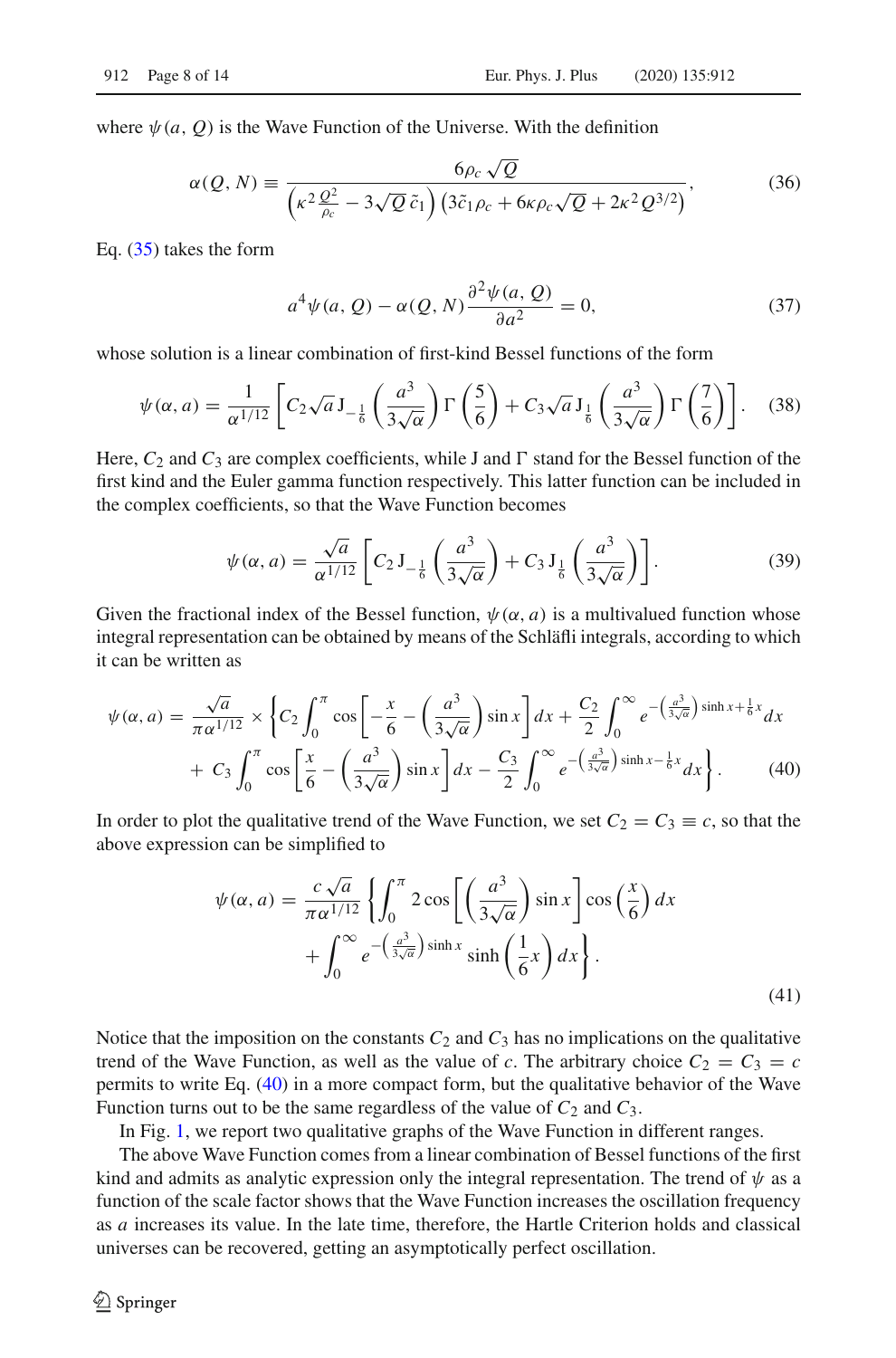

<span id="page-8-1"></span>**Fig. 1** Behavior of the Wave Function in two different ranges: in Plot (**a**) small values of the scale factor are considered, while Plot (**b**) shows larger values of  $a(t)$ 

## <span id="page-8-0"></span>**5 Conclusions**

Nowadays, GR still remains the best candidate to describe the gravitational interaction in the classical regime, despite some shortcomings related to IR and UV behaviors. Nevertheless, during the last decades, several modified theories of gravity have been proposed in order to solve the above issues, mainly related to very small and very large scales. Here, we focused on the extension of STEGR, in view of searching for bouncing cosmologies.

Specifically, we studied the modified STEGR action depending on the function  $f(Q)$ . With the aim to obtain the FLRW dynamics provided by LQC, we reduced the field equations applying the well-established technique of order reduction. As a side result, we selected *aposteriori* the form of *f* (*Q*) function.

By means of the order reduction, we found a solution which can be perturbatively related to GR, and the  $f(Q)$  function, leading to bouncing cosmology, as prescribed by LQC, is given by Eq. [\(26\)](#page-5-5). Among all the possible shapes of the function  $f(Q)$ , we found the only one presenting cosmological bouncing solutions avoiding the Big Bang initial singularity.

After that, adopting the Lagrange Multipliers method, we found the point-like cosmological Lagrangian for  $f(O)$  and solved the corresponding equations of motion. We found exponential solutions for the scale factor with complex exponent, in accordance to the procedure of order reduction. The approach has been formulated in the minisuperspace containing the variables *a* and *Q*, considered as independent fields.

We finally developed the Hamiltonian formalism, with the aim to find the Wheeler–DeWitt equation and the Wave Function of the Universe. The latter turns out to be peaked in the late time, in agreement with the prescriptions of the Hartle Criterion. This means that for large values of the scale factor, we recover observable universes with the corresponding classical trajectories. The Wave Function can be written as a linear combination of first-kind Bessel functions which are asymptotically periodic, as shown in the plots of Fig. [1.](#page-8-1) Even though the interpretation of the Wave Function is not entirely clear, from its behavior it is possible to infer important features regarding the early universe, as well as the transition from a quantum to a classical behavior.

In future works, we aim to investigate more general functions containing invariants of the non-metricity tensor  $Q_{\alpha\beta\gamma}$ , selecting the functional form of the gravitational action by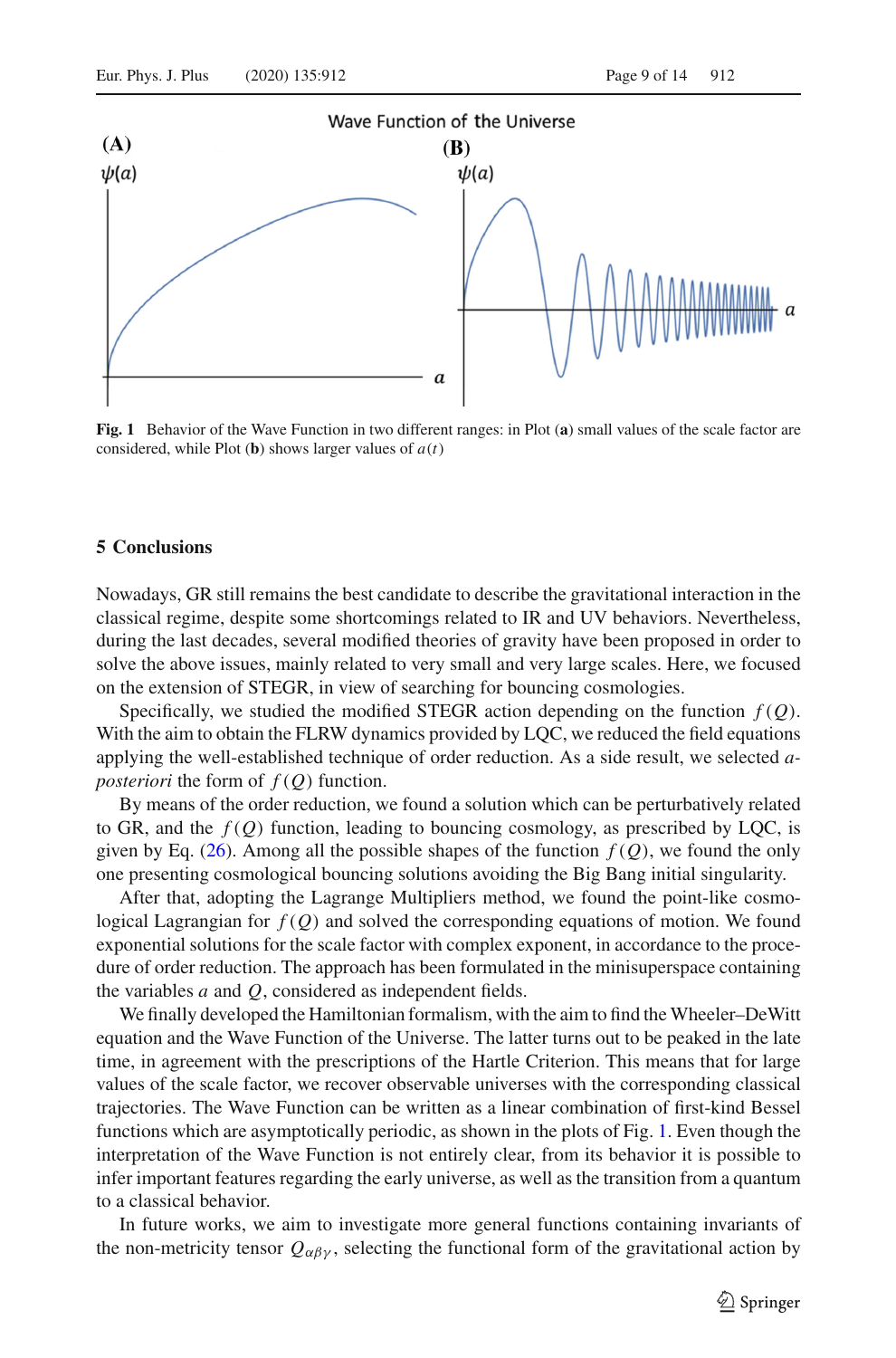order reduction of the field equations and finding the corresponding Wave Function of the Universe.

**Acknowledgements** The authors acknowledge the support of *Istituto Nazionale di Fisica Nucleare* (INFN) (*iniziative specifiche* GINGER, MOONLIGHT2, QGSKY, and TEONGRAV). This paper is based upon work from COST action CA15117 (CANTATA), COST Action CA16104 (GWverse), and COST action CA18108 (QG-MM), supported by COST (European Cooperation in Science and Technology).

**Funding** Open access funding provided by Universitá degli Studi di Napoli Federico II within the CRUI-CARE Agreement.

**Open Access** This article is licensed under a Creative Commons Attribution 4.0 International License, which permits use, sharing, adaptation, distribution and reproduction in any medium or format, as long as you give appropriate credit to the original author(s) and the source, provide a link to the Creative Commons licence, and indicate if changes were made. The images or other third party material in this article are included in the article's Creative Commons licence, unless indicated otherwise in a credit line to the material. If material is not included in the article's Creative Commons licence and your intended use is not permitted by statutory regulation or exceeds the permitted use, you will need to obtain permission directly from the copyright holder. To view a copy of this licence, visit [http://creativecommons.org/licenses/by/4.0/.](http://creativecommons.org/licenses/by/4.0/)

### <span id="page-9-0"></span>**Appendix A: Hamiltonian and ADM formalism of general relativity**

A quantum description of gravity needs to be developed under the Hamiltonian point of view, as a first step. In this way, in analogy to Quantum Mechanics, one can impose the commutation relations to the quantized Hamiltonian and find the Wave Function of the Universe. It cannot be intended as a standard Wave Function with the same meaning as any other Quantum Field Theory. The main reason is due to the standard probabilistic interpretation of the Wave Function as a probability amplitude, whose squared modulus integrated over the space provides the probability to get a certain configuration. Such an interpretation requires many copies of the same system to make sense; otherwise, the concept of probability itself stops being valid. This cannot be applied to gravity and cosmology, since we do not have a final theory of Quantum Gravity and a self-consistent interpretation of probability for the spacetime. Nevertheless, although the meaning of the Wave Function is still unclear, many interpretations have been given over the years. For instance, according to the so-called *Many World Interpretation*, the Wave Function comes from quantum measurements that are simultaneously realized in different universes without, therefore, showing any collapse of the Wave Function as in standard Quantum Mechanics [\[60\]](#page-13-13). Another interpretation was provided by Hawking, according to whom the Wave Function is supposed to be related to the probability for the early universe to develop toward our classical universe [\[61](#page-13-14)[–63](#page-13-15)].

In this scheme of interpretation, J. B. Hartle proposed a criterion to gain information from the Wave Function, based on its trend in the late time. Specifically, according to the Hartle Criterion, the Wave Function must have an oscillating behavior in the classically permitted area, namely whereas it describes our classical universe [\[62](#page-13-16)]. In principle, thanks to the Hartle Criterion and in the Wentzel–Kramers–Brillouin approximation, it is possible to write the Wave Function in terms of the classical action *S*<sub>0</sub> as  $\psi \sim e^{iS_0}$ . In this way, thanks to the Hamilton–Jacobi equations, we recover the same equations of motion provided by the cosmological Lagrangian and, therefore, the same trajectories. These results make Quantum Cosmology an important connection point between classical and quantum gravity; while waiting for a complete theory of Quantum Gravity, the particular application to cosmology represents a sort of interpretative model capable of reducing the infinite-dimensional superspace coming from the ADM formalism to minisuperspaces whose the equations of motion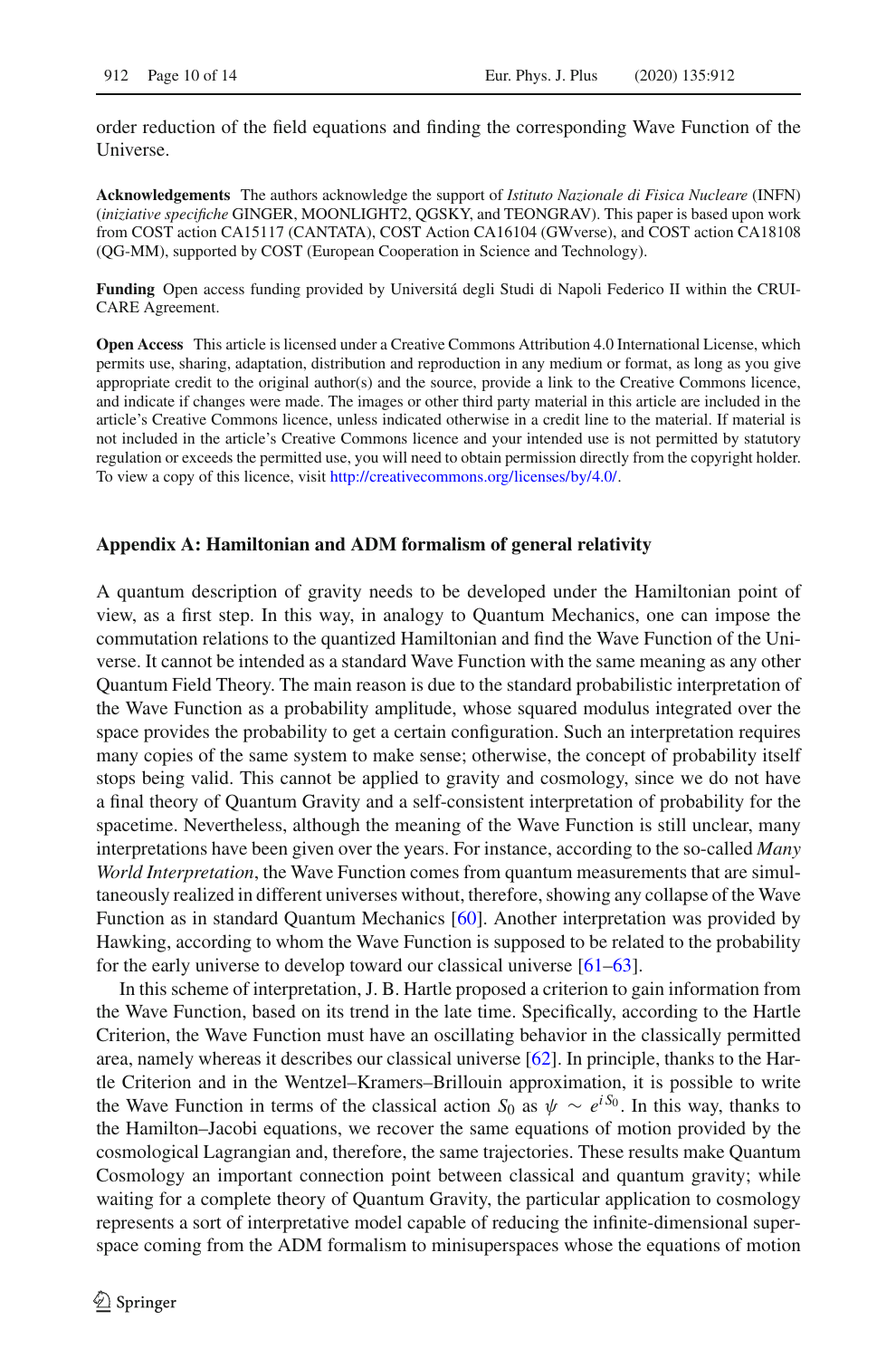can be interpreted and, eventually, integrated. However, Quantum Cosmology does not aim to solve the remaining problems of GR due to the UV and IR quantum corrections, as well as the renormalizability problem or the lack of a description under the Yang–Mills formalism. Therefore, the canonical quantization of gravity is not a complete theory, but only aims to solve parts of the high-energy issues arising in standard GR. Without the claim of completeness, let us discuss the basic foundations of the ADM formalism, whose main features can be found in Refs. [\[64](#page-13-17)[–66\]](#page-13-18).

In the general form, the Einstein–Hilbert action must include the extrinsic curvature tensor of the three-dimensional spatial surface  $K_{ij}$ ,<sup>[1](#page-10-0)</sup> the cosmological constant  $\Lambda$  and the scalar curvature. It reads as [\[67,](#page-13-19)[68](#page-13-20)]:

<span id="page-10-1"></span>
$$
S = \frac{\kappa}{2} \int_{V} \sqrt{-g} [R - 2\Lambda] d^4 x + \int_{\partial V} \sqrt{h} K \ dx^3.
$$
 (A1)

Here, *V* represents the manifold considered and  $\partial V$  the three-dimensional spatial surface, while the scalar *K* is defined through the extrinsic curvature tensor  $K_{ij}$  as  $K = h^{ij} K_{ij}$ , where  $h_{ij}$  is the spatial metric. Dealing with the three-dimensional surface is important in the view of the (3+1) decomposition of the metric  $g_{\mu\nu}$ , so that the spatial coordinates account for the dynamical degrees of freedom evolving in the timeline. Specifically, the metric is decomposed so that dynamics is described by the three-dimensional hypersurfaces evolving through the time component. In this way, if  $X^{\alpha}$  is a set of coordinates, the transformation  $X^{\alpha} \to X'^{\alpha}$  can be seen as a family of hypersurfaces with local coordinates  $x^i$ . Any point of a given hypersurface can be characterized by a three-dimensional tangent vectors basis  $X_i^{\alpha}$ , orthonormal to the unitary vector  $n<sup>v</sup>$ , labeling the surface. As a consequence, we have the following relations:

$$
g_{\mu\nu}X_i^{\mu}n^{\nu} = 0, \quad g_{\mu\nu}n^{\mu}n^{\nu} = -1.
$$
 (A2)

The first equation establishes the orthonormality between the vector  $n<sup>v</sup>$  and the set of coordinates  $X^{\alpha}$ , while the second is nothing but the parallelism condition between two unitary vectors  $n^{\nu}$  and  $n^{\mu}$ . The *Deformation Tensor* can be defined as the time derivative of the coordinates *X*α:

$$
N^{\alpha} = \dot{X}^{\alpha} = \partial_0 X^{\alpha} (x^0, x^i), \tag{A3}
$$

and can be decomposed in the basis of tangent and orthonormal vectors by means of the *Lapse Function N<sup>i</sup>* and the *Shift Function N*:

$$
N^{\alpha} = N n^{\alpha} + N^{i} X_{i}^{\alpha}.
$$
 (A4)

With these definitions in mind, the metric tensor can be written in terms of *N* and  $N^i$  as:

$$
g_{\mu\nu} = \begin{pmatrix} -(N^2 - N_i N^i) & N_j \\ N_j & h_{ij} \end{pmatrix} . \tag{A5}
$$

These definitions both with the imposition of vanishing cosmological constant allow to write the Lagrangian density in Eq.  $(A1)$  as:

<span id="page-10-2"></span>
$$
\mathcal{L} = \frac{\kappa}{2} \sqrt{h} N \left( K^{ij} K_{ij} - K^2 + {}^{(3)}R \right) + t.d., \tag{A6}
$$

where  $(3)$  R stands for the intrinsic three-dimensional curvature and h is the determinant of the three-dimensional metric  $h_{ij}$ . Given the Lagrangian of the theory and considering that

<span id="page-10-0"></span> $<sup>1</sup>$  Latin indices denote the four-dimensional flat spacetime, with exception for middle Latin indices, which</sup> denote the three-dimensional space; Greek indices denote the four-dimensional curved spacetime.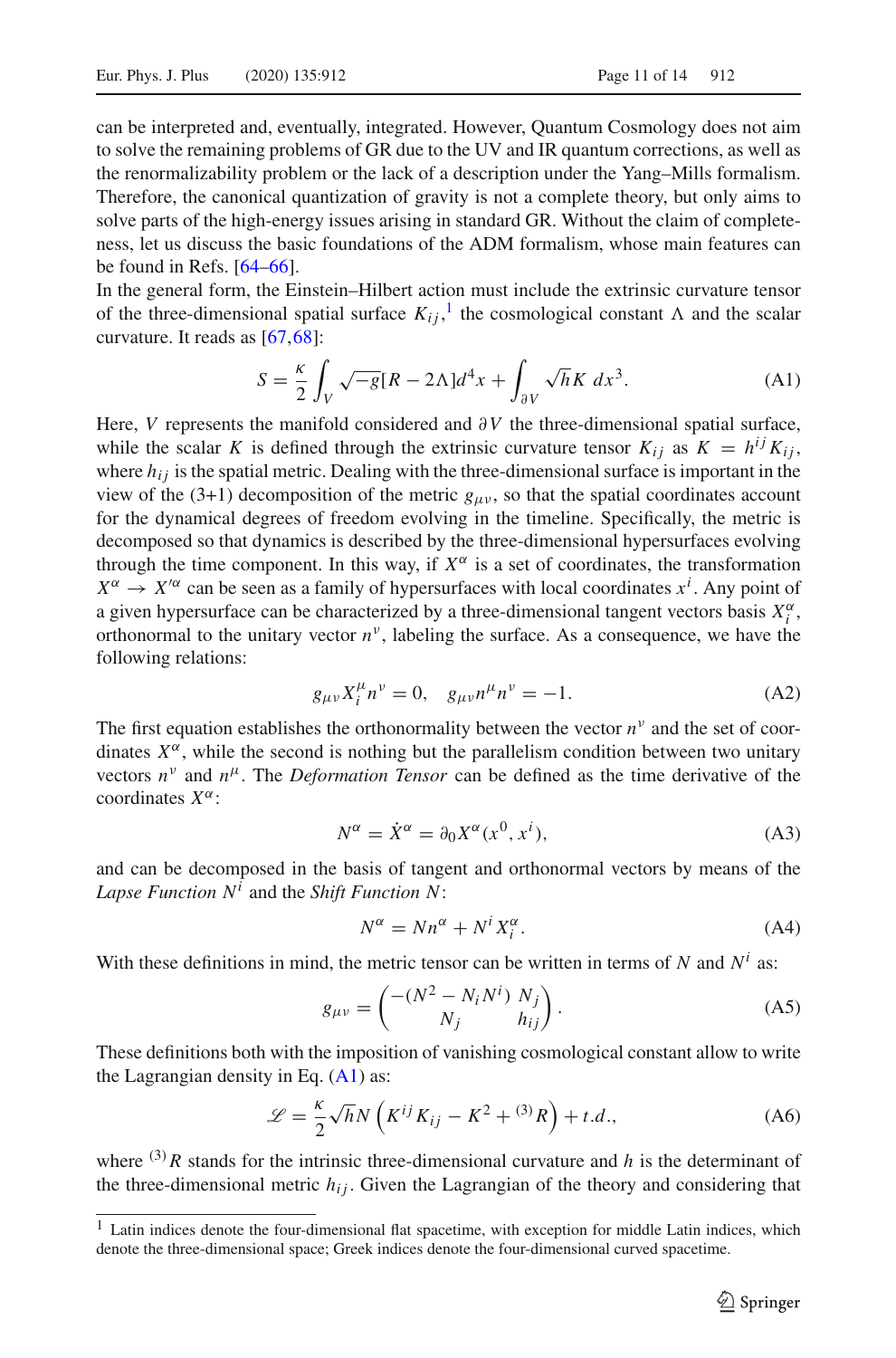<span id="page-11-1"></span>
$$
\pi \equiv \frac{\delta \mathcal{L}}{\delta \dot{N}} = 0, \quad \pi^i \equiv \frac{\delta \mathcal{L}}{\delta \dot{N}_i} = 0,
$$
  

$$
\pi^{ij} \equiv \frac{\delta \mathcal{L}}{\delta \dot{N}_{ij}} = \frac{\kappa \sqrt{h}}{2} \left( K h^{ij} - K^{ij} \right),
$$
(A7)

so that, by Legendre transforming the Lagrangian  $(A6)$ , the Hamiltonian density turns out to be

$$
\mathcal{H} = \pi^{ij} \dot{h}_{ij} - \mathcal{L},\tag{A8}
$$

satisfying the constraints

<span id="page-11-2"></span>
$$
\begin{cases} \dot{\pi} = -\{\mathcal{H}, \pi\} = \frac{\delta \mathcal{H}}{\delta N} = 0, \\ \dot{\pi}^i = -\{\mathcal{H}, \pi^i\} = \frac{\delta \mathcal{H}}{\delta N_i} = 0, \end{cases}
$$
(A9)

where  $\mathcal{H} = \int \mathcal{H} d^3x$ .

As usual method to quantize the theory, the first step consists in transforming the dynamical variables into operators and the Poisson brackets in commutators. Therefore, by rewriting the momenta definitions  $(A7)$  as

$$
\hat{\pi} = -i\frac{\delta}{\delta N}, \quad \hat{\pi}^i = -i\frac{\delta}{\delta N_i}, \quad \hat{\pi}^{ij} = -i\frac{\delta}{\delta h_{ij}}, \tag{A10}
$$

the following commutation relations hold:

$$
\begin{cases}\n[\hat{h}_{ij}(x), \hat{\pi}^{kl}(x')] = i \ \delta_{ij}^{kl} \ \delta^3(x - x'), \\
\delta_{ij}^{kl} = \frac{1}{2} (\delta_i^k \delta_j^l + \delta_i^l \delta_j^k), \\
[\hat{h}_{ij}, \hat{h}_{kl}] = 0, \\
[\hat{\pi}^{ij}, \hat{\pi}^{kl}] = 0.\n\end{cases} \tag{A11}
$$

Finally, the first relation of Eq. [\(A9\)](#page-11-2), in the canonical quantization scheme, becomes

$$
\hat{\mathcal{H}}|\psi\rangle = 0. \tag{A12}
$$

The above equations, after considering the form of the Hamiltonian as a function of dynamical variables and momenta, leads to a Schroedinger-like equation of the form

<span id="page-11-0"></span>
$$
\left(\nabla^2 - \frac{\kappa^2}{4} \sqrt{h}^{(3)} R\right) |\psi\rangle = 0, \tag{A13}
$$

called the Wheeler–DeWitt equation. In Eq.  $(A13)$ ,  $\psi$  is the Wave Function of the Universe, depending on the spatial metric  $h_{ij}$  and describing the evolution of the gravitational field. The operator  $\nabla^2$ , is defined as

$$
\nabla^2 = \frac{1}{\sqrt{h}} \left( h_{ik} h_{jl} + h_{il} h_{jk} - h_{ij} h_{kl} \right) \frac{\delta}{\delta h_{ij}} \frac{\delta}{\delta h_{kl}}.
$$
 (A14)

In non-relativistic Quantum Mechanics, the scalar product  $\int \psi^* \psi \ dx^3$  is everywhere positive, allowing the definition of an infinite-dimensional Hilbert space. The main problem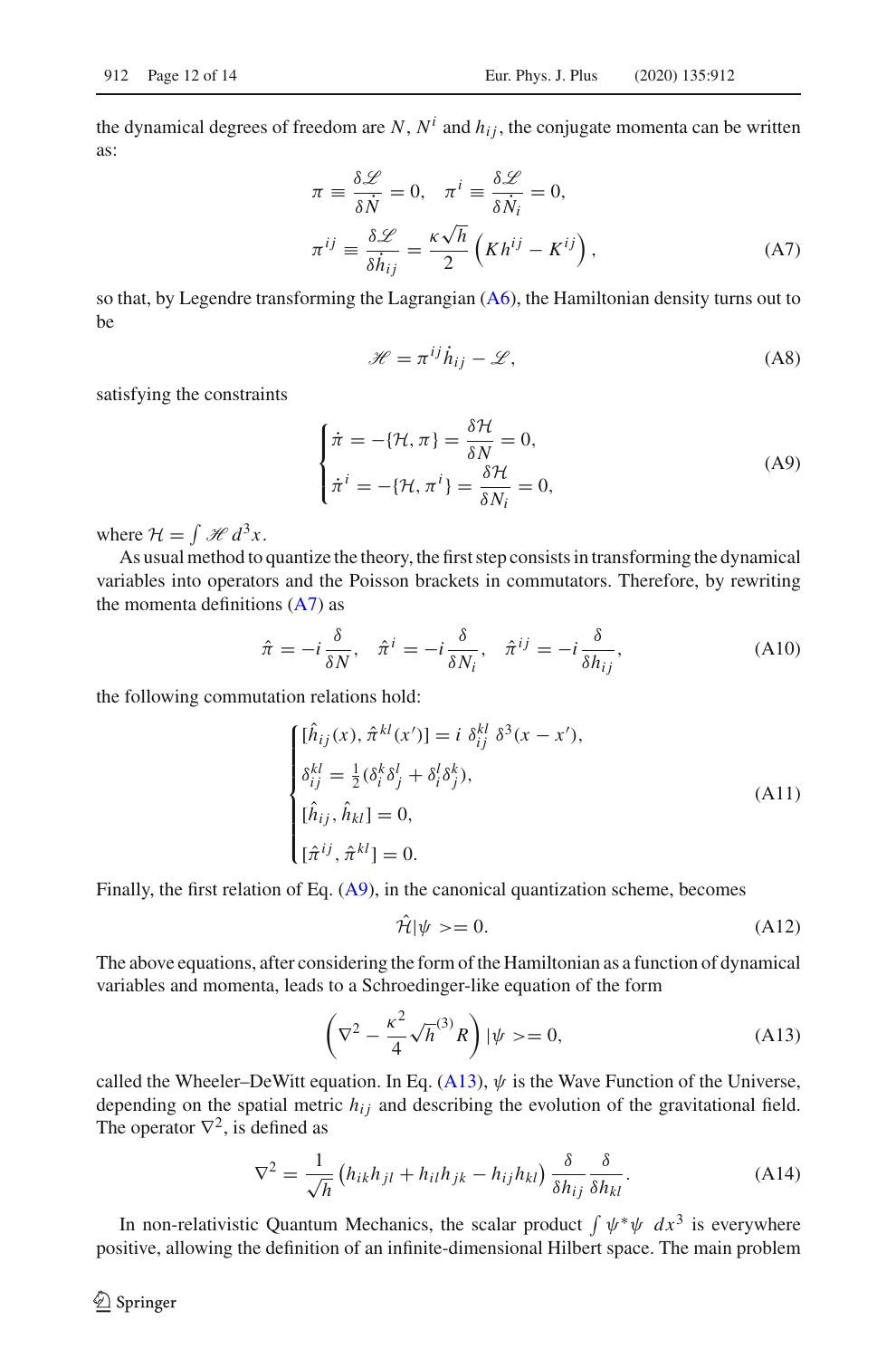related to the Wave Function of the Universe is that it is no possible to define an everywhere positive scalar product due to the hyperbolic nature of Eq. [\(A13\)](#page-11-0) and, therefore, to assign a probabilistic meaning to the Wave Function.

Nevertheless, the Wave Function may represent an important quantity capable of giving information about the early stages of the universe on the one hand, and of explaining the nowadays evolution on the other hand. Regarding the latter point, the oscillating Wave Function in the minisuperspaces allows to recover the Hartle Criterion.

### **References**

- <span id="page-12-0"></span>1. M. Bojowald, Living Rev. Rel. **8**, 11 (2005). [arXiv:gr-qc/0601085](http://arxiv.org/abs/gr-qc/0601085) [gr-qc]
- 2. P. Singh, K. Vandersloot, G.V. Vereshchagin, Phys. Rev. D **74**, 043510 (2006). [arXiv:gr-qc/0606032](http://arxiv.org/abs/gr-qc/0606032) [gr-qc]
- <span id="page-12-15"></span>3. P. Singh, Phys. Rev. D **73**, 063508 (2006). [arXiv:gr-qc/0603043](http://arxiv.org/abs/gr-qc/0603043) [gr-qc]
- 4. E. Wilson-Ewing, JCAP **03**, 026 (2013). [arXiv:1211.6269](http://arxiv.org/abs/1211.6269) [gr-qc]
- 5. Y.F. Cai, E. Wilson-Ewing, JCAP **03**, 026 (2014). [arXiv:1402.3009](http://arxiv.org/abs/1402.3009) [gr-qc]
- <span id="page-12-1"></span>6. J. Mielczarek, T. Stachowiak, M. Szydlowski, Phys. Rev. D **77**, 123506 (2008). [arXiv:0801.0502](http://arxiv.org/abs/0801.0502) [gr-qc]
- <span id="page-12-2"></span>7. S. Capozziello, M. De Laurentis, Ann. Phys. **524**, 545–578 (2012)
- 8. S. Capozziello, S. Carloni, A. Troisi, Recent Res. Dev. Astron. Astrophys. **1**, 625 (2003). [arXiv:astro-ph/0303041](http://arxiv.org/abs/astro-ph/0303041) [astro-ph]
- 9. S. Nojiri, S.D. Odintsov, Phys. Rept. **505**, 59–144 (2011). [arXiv:1011.0544](http://arxiv.org/abs/1011.0544) [gr-qc]
- 10. S. Nojiri, S.D. Odintsov, V.K. Oikonomou, Phys. Rept. **692**, 1–104 (2017). [arXiv:1705.11098](http://arxiv.org/abs/1705.11098) [gr-qc]
- 11. E.V. Linder, Phys. Rev. D **81**, 127301 (2010). [erratum: Phys. Rev. D **82**, 109902 (2010)] [arXiv:1005.3039](http://arxiv.org/abs/1005.3039) [astro-ph.CO]
- <span id="page-12-3"></span>12. S. Nojiri, S.D. Odintsov, M. Sasaki, Phys. Rev. D **71**, 123509 (2005). [arXiv:hep-th/0504052](http://arxiv.org/abs/hep-th/0504052) [hep-th]
- <span id="page-12-4"></span>13. S. Capozziello, Int. J. Mod. Phys. D **11**, 483–492 (2002). [arXiv:gr-qc/0201033](http://arxiv.org/abs/gr-qc/0201033) [gr-qc]
- 14. T.P. Sotiriou, V. Faraoni, Rev. Mod. Phys. **82**, 451–497 (2010). [arXiv:0805.1726](http://arxiv.org/abs/0805.1726) [gr-qc]
- 15. A. De Felice, S. Tsujikawa, Living Rev. Rel. **13**, 3 (2010). [arXiv:1002.4928](http://arxiv.org/abs/1002.4928) [gr-qc]
- <span id="page-12-5"></span>16. G. Cognola, E. Elizalde, S. Nojiri, S.D. Odintsov, L. Sebastiani, S. Zerbini, Phys. Rev. D **77**, 046009 (2008). [arXiv:0712.4017](http://arxiv.org/abs/0712.4017) [hep-th]
- <span id="page-12-6"></span>17. K. Koyama, Rept. Prog. Phys. **79**(4), 046902 (2016). [arXiv:1504.04623](http://arxiv.org/abs/1504.04623) [astro-ph.CO]
- <span id="page-12-7"></span>18. S. Capozziello, M. De Laurentis, Phys. Rept. **509**, 167–321 (2011). [arXiv:1108.6266](http://arxiv.org/abs/1108.6266) [gr-qc]
- <span id="page-12-8"></span>19. B. Famaey, S. McGaugh, Living Rev. Rel. **15**, 10 (2012). [arXiv:1112.3960](http://arxiv.org/abs/1112.3960) [astro-ph.CO]
- 20. S. Capozziello, V.F. Cardone, A. Troisi, Mon. N. Roy. Astron. Soc. **375**, 1423–1440 (2007). [arXiv:astro-ph/0603522](http://arxiv.org/abs/astro-ph/0603522) [astro-ph]
- 21. A. Stabile, S. Capozziello, Phys. Rev. D **87**(6), 064002 (2013). [arXiv:1302.1760](http://arxiv.org/abs/1302.1760) [gr-qc]
- 22. V. Borka Jovanović, P. Jovanović, D. Borka, S. Capozziello, Atoms **7**(1), 4 (2018). [arXiv:1812.10957](http://arxiv.org/abs/1812.10957) [astro-ph.GA]
- <span id="page-12-9"></span>23. S. Capozziello, P. Jovanović, V.B. Jovanović, D. Borka, JCAP 06, 044 (2017). [arXiv:1702.03430](http://arxiv.org/abs/1702.03430) [gr-qc]
- <span id="page-12-10"></span>24. T. Clifton, P.G. Ferreira, A. Padilla, C. Skordis, Phys. Rept. **513**, 1–189 (2012). [arXiv:1106.2476](http://arxiv.org/abs/1106.2476) [astroph.CO]
- 25. S. Capozziello, M. De Laurentis, S.D. Odintsov, Eur. Phys. J. C **72**, 2068 (2012). [arXiv:1206.4842](http://arxiv.org/abs/1206.4842) [gr-qc]
- 26. C. de Rham, Living Rev. Rel. **17**, 7 (2014). [arXiv:1401.4173](http://arxiv.org/abs/1401.4173) [hep-th]
- 27. R. Jackiw, S.Y. Pi, Phys. Rev. D **68**, 104012 (2003). [arXiv:gr-qc/0308071](http://arxiv.org/abs/gr-qc/0308071) [gr-qc]
- 28. S. Capozziello, F. Bajardi, Int. J. Mod. Phys. D **28**(05), 1942002 (2019)
- 29. F. Bajardi, S. Capozziello, Eur. Phys. J. C **80**(8), 704 (2020). [arXiv:2005.08313](http://arxiv.org/abs/2005.08313) [gr-qc]
- 30. F. Bajardi, K.F. Dialektopoulos, S. Capozziello, Symmetry **12**(3), 372 (2020). [arXiv:1911.03554](http://arxiv.org/abs/1911.03554) [gr-qc]
- 31. F. Bajardi, S. Capozziello. [arXiv:2010.07914](http://arxiv.org/abs/2010.07914) [gr-qc]
- 32. D. Vernieri, T.P. Sotiriou, Phys. Rev. D **85**, 064003 (2012). [arXiv:1112.3385](http://arxiv.org/abs/1112.3385) [hep-th]
- 33. D. Vernieri, T.P. Sotiriou, J. Phys. Conf. Ser. **453**, 012022 (2013). [arXiv:1212.4402](http://arxiv.org/abs/1212.4402) [hep-th]
- 34. D. Vernieri, Phys. Rev. D **91**(12), 124029 (2015). [arXiv:1502.06607](http://arxiv.org/abs/1502.06607) [hep-th]
- <span id="page-12-11"></span>35. N. Frusciante, M. Raveri, D. Vernieri, B. Hu, A. Silvestri, Phys. Dark Univ. **13**, 7–24 (2016). [arXiv:1508.01787](http://arxiv.org/abs/1508.01787) [astro-ph.CO]
- <span id="page-12-12"></span>36. F.W. Hehl, J.D. McCrea, E.W. Mielke, Y. Ne'eman, Phys. Rept. **258**, 1–171 (1995). [arXiv:gr-qc/9402012](http://arxiv.org/abs/gr-qc/9402012) [gr-qc]
- <span id="page-12-13"></span>37. J.F. Plebanski, J. Math. Phys. **18**, 2511–2520 (1977)
- <span id="page-12-14"></span>38. H.I. Arcos, J.G. Pereira, Int. J. Mod. Phys. D **13**, 2193–2240 (2004). [arXiv:gr-qc/0501017](http://arxiv.org/abs/gr-qc/0501017) [gr-qc]